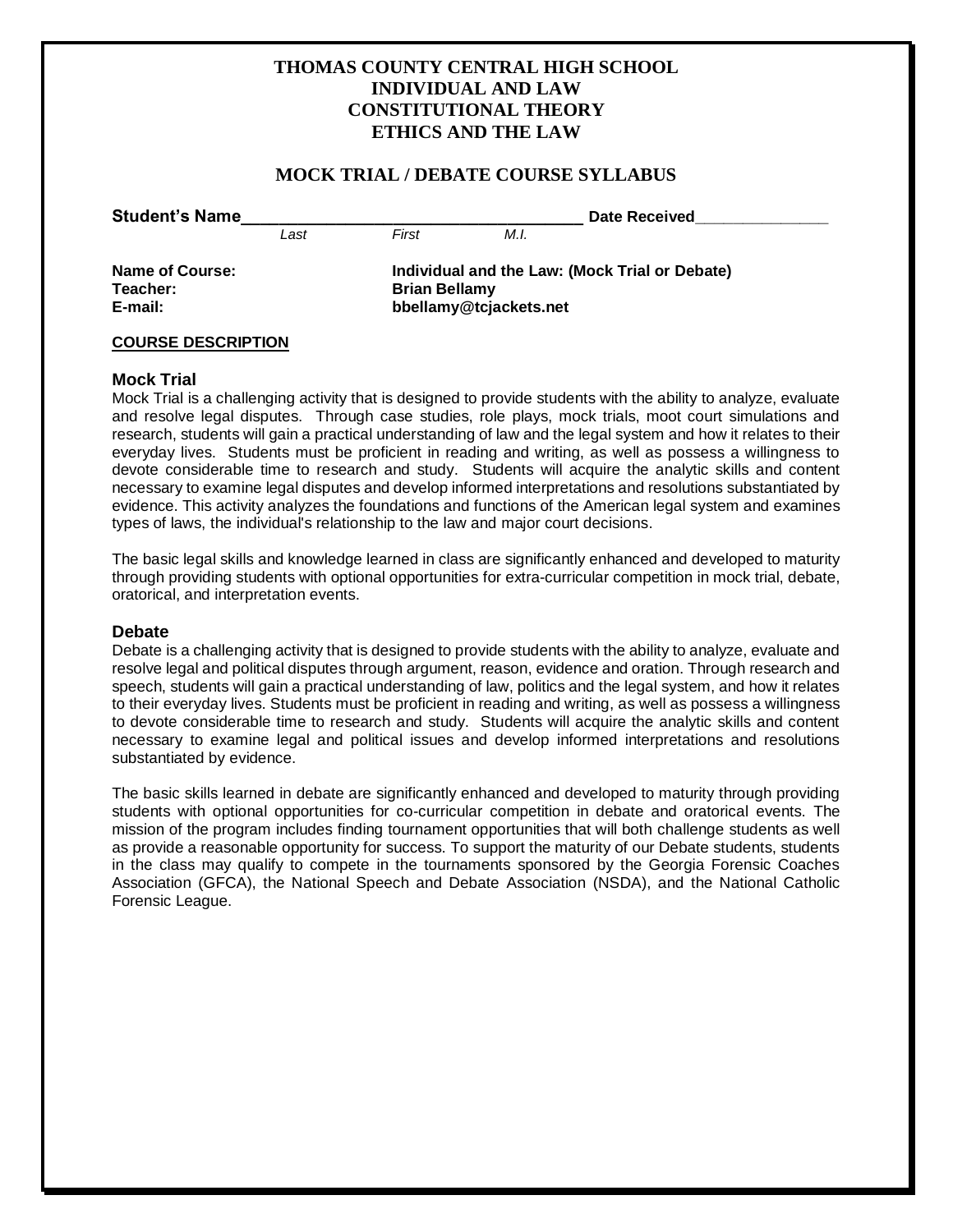## **OBJECTIVES**

- $\circ$  Students will understand their role as citizens and respect the rights of others.
- $\circ$  Students will understand due process and the steps and process in both civil and criminal trials.
- o Students will understand the roles of attorneys, judges, and juries in the American legal system.
- $\circ$  Students will understand the parties to a case in both civil and criminal trials.
- $\circ$  Students will understand how a courtroom operates during a legal proceeding.
- $\circ$  Students will understand laws that are applicable in a trial including the rules of evidence.
- o Students will understand alternatives for resolving conflicts in a legal setting.
- o Students will understand the jurisdiction of local, state, and federal courts.
- o Students will understand legal precedent and the role of the appellate courts.
- o Students will understand statutory law and the role of state and federal legislatures.
- $\circ$  Students will understand how laws are interpreted and enforced by the Georgia Appellate Courts and compare and contrast with the United States Supreme Court.
- o Students will examine individual rights in the American legal system
- $\circ$  Students will gain in confidence speaking in support of statement or arguments.
- $\circ$  Students will practice the skills of effective oral presentation and remedy common errors in delivery through mock trial activities.
- o Students will analyze fact scenarios and legal applications critically.
- o Students will practice the principles of speech organization.
- o Students will gain experience and practice in the skills of storytelling and oral interpretation of roles through Mock Trial and will learn to be more expressive both physically and vocally.
- o Speakers will become familiar with parliamentary procedure and the nature of parliamentary debate.
- o Speakers will practice and improve the skills of persuasive speaking.
- $\circ$  Speakers will practice the principles of speech organization and research methods.

## **SPEAKING AND WRITING**

All students are required to participate in speaking assignments when called upon. Student speeches must demonstrate reasonabe preparation, effort and progress in the judgement of the teacher to receive credit. All written assignments outside of class must be typed using a word processor and legible. Google Docs is highly recommended. Most written assignments will be submitted electronically and may be required in Adobe PDF format and in Google Classroom. For polished or readable writing assignments, always use an 11-12 point Arial, Times New Roman or substantially similar font. The teacher may require additional writing constraints on assignments outside of these, especially during class.

## **CLASSROOM MATERIALS**

Each student must bring to class on a daily basis:

- 1. Black or blue pens, or pencils
- 2. Ruled paper (8  $\frac{1}{2}$  x 11) or legal pads (8  $\frac{1}{2}$  x 11) with pre-punched holes for insertion into a binder. Use of legal pads for this class is encouraged.
- 3. A binder or folder, which may be shared with other classes, with preparation of a specific section for retention of class material and notes.

## **GRADING PROCEDURE**

Your grade for the course will be awarded based on the scale below.

| 1. Tests, Quizzes, and Projects | 40% |
|---------------------------------|-----|
| 2. Daily work, Homework         | 40% |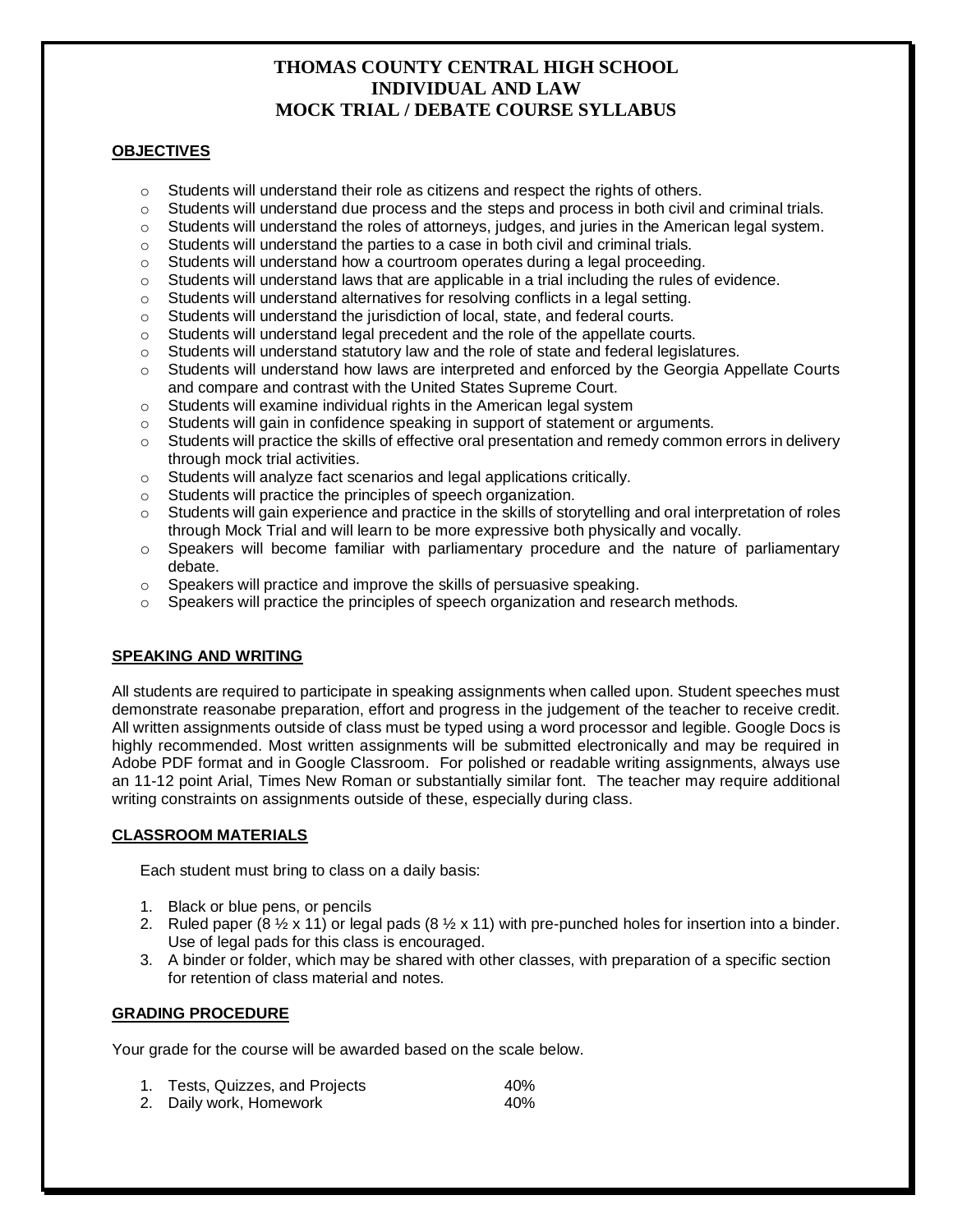3. Benchmark 20%

## **COMPETITION**

Students may be given the opportunity to compete in debate or mock trial. Students who are invited and choose to participate in competition may be offered separate tracks to help them prepare. The teacher will reserve the option of returning any student to the common course track in the discretion of the teacher.

## **CREDIT RECOVERY WORK**

It is the student's responsibility to request academic make-up work within two (2) school days after an excused absence. THE TEACHER MAY NOT REMIND YOU. All assignments that are not electronically posted and accessible by the student remotely must be picked up before school between 7:45 a.m. and 7:55 a.m. Mr. Bellamy is on duty at the E-Hall door near the band room entrance. The student is responsible for requesting and completing make-up work within three (3) school days of the last excused absence. Assignments provided electronically and accessible via the internet are due on the due date unless extended in the sole discretion of the teacher based on a written excuse by a doctor or parent provided within the two day window following return to school. Failure to turn in work by the date due will likely result in "0" for academic work missed in the discretion of the teacher. In extenuating situations, the teacher may deduct from the student's score per day from the due date. In exigent circumstances, the teacher may make other arrangements. The teacher may assign extra credit work in his discretion based on student history, cooperation, and efforts.

## **PARENT-TEACHER CONFERENCES**

The purposes of a parent-teacher conference are

- 1. To give parents and teachers a better understanding of the child's academic and social performances.
- 2. To promote close cooperation between the home and school in fostering the growth of the whole child,
- 3. To give a more accurate picture of the child's school growth as shown by achievement, and
- 4. To promote a better understanding of the objectives of the school.

Parent-Teacher conferences may be scheduled with the teacher during planning from 11:00am-12:00pm on Monday – Thursday by contacting the TCCHS administrator at (229) 225-5050. Other conference times may be scheduled by mutual agreement of the Parent and Teacher by emailing the teacher at bbellamy@tcjackets.net.

## **TECHNOLOGY**

All students will be required to use in-class computers, personal electronic devices, and out of school internet access to complete assignments. Students are responsible for complying with the school handbook policies for technology and Internet usage. The teacher will use [https://tcchs.org](https://tcchs.org/) and [https://www.thomas.k12.ga.us/olc/teacher.aspx?s=670\)](https://www.thomas.k12.ga.us/olc/teacher.aspx?s=670)) to communicate with parents and students about announcements, assignments, and important files/resources. A feed will be provided on these websites from each Google Classroom, the teacher blog, and Remind.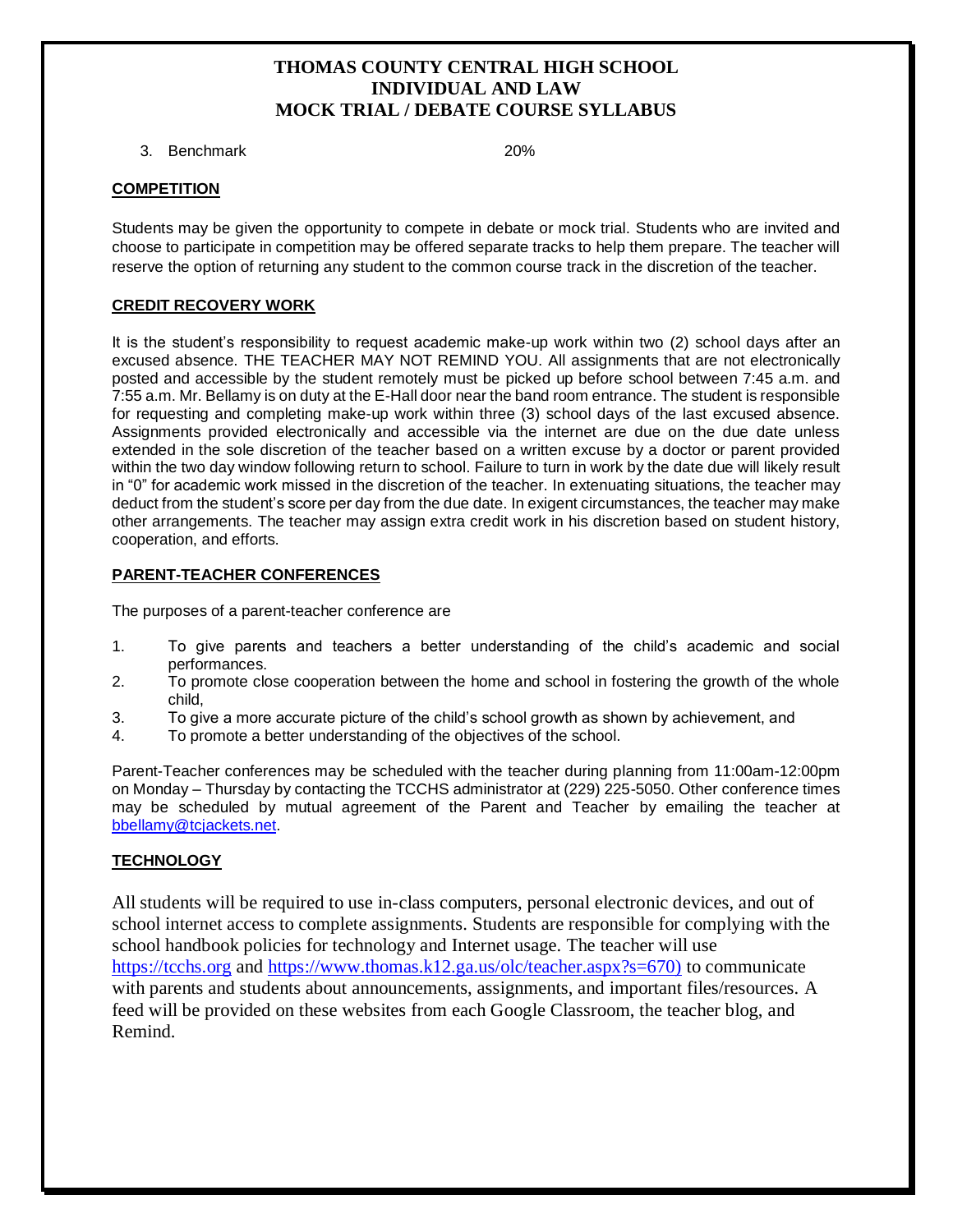## **CLASSROOM RULES AND REGULATIONS**

The principal is the designated leader of the school and, with the staff, is responsible for its orderly operation. In case of discipline violations, or illegal activities not covered by prescribed dispositions in the *Thomas County Central High School Student Handbook and/or Parent Handbook* (issued to every student at the beginning of the school year or upon enrollment), the Principal may enact corrective measures that he or she feels are in the best interest of the school and student(s) involved. The teacher is responsible for the orderly operation of the classroom. With that said, the following rules are highlighted.

- 1. Come to class on time. Standing outside the door and rushing in after the bell has begun to ring will constitute a **tardy**. Arriving to your seat after the bell has run will constitute a tardy.
- **2. Begin any start up activity immediately.**
- 3. Attend to personal needs before coming to class.
- 4. Remain in your assigned seat unless you have permission to get up.
- **5. Do not eat or drink in the classroom without teacher permission.**
- **6. Bring your pen, pencil, paper, binder and other required materials every day.**
- 7. Talk only when permitted or constructive to the underlying activity.
- 8. Use polite speech and body language.
- 9. Follow the school's honor code.
- 10. Always follow the teacher's directions.
- 11. **Cell phones and other electronic devices** must be out of sight of the student and silenced during instructional time. Exceptions may be made for specific classroom projects and will be monitored accordingly for academic work only. Personal use is subject to express permission of the teacher requested before the device is used.
- 12. No student shall photograph, videotape, record or reproduce, via any audio or video means, another student or staff member while on school system premises without the expressed prior permission of the student or staff member.
- **13.** The classroom computers are for academic work only. **Personal use of the computers is prohibited.**

The teacher will take the following corrective action if a student decides not to follow the above rules.

- 1. Teacher Warning, may include any of the following:
	- a. Taking up mobile or electronic device pursuant to school policy
	- b. Change of seating
	- c. Brief conference detention 7:45 a.m. 7:55 a.m. the following morning of a regular school day.
- 2. Teacher & Student Conference:
	- a. Time is designated by the teacher or brief conference detention 7:45 a.m. 7:55 a.m. the following morning of a regular school day.
	- b. Parent is notified of corrective action
- 3. Teacher Contacts Parent, may include any of the following: (occurrence 2-4)
	- a. Electronic communication/conference
	- b. Telephone call
	- c. Letter
- 4. Administrative referral (occurrence 5-7)

**PLEASE KEEP THIS SYLLABUS IN YOUR NOTEBOOK AT ALL TIMES.**